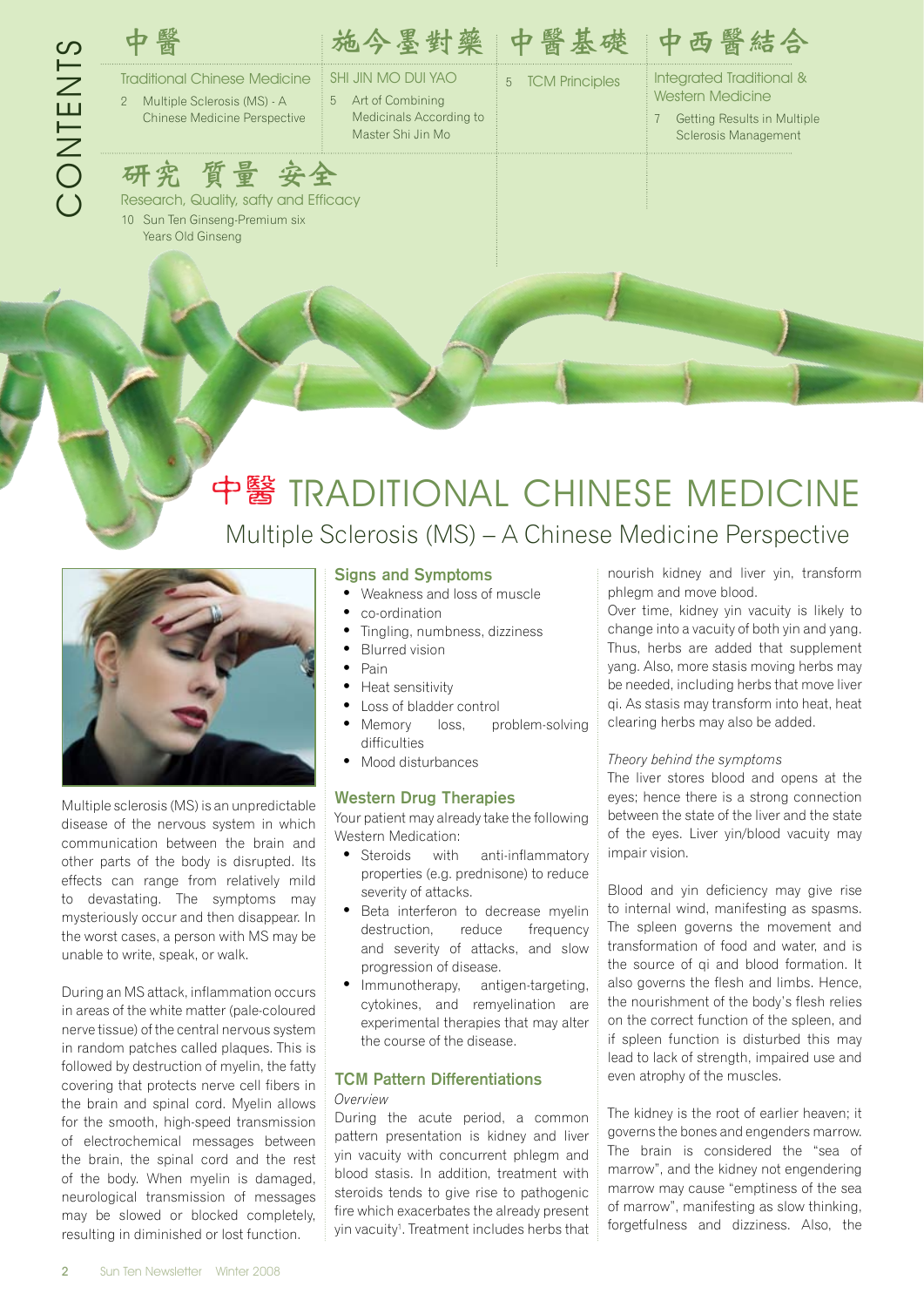function of the bladder to store and discharge urine relies on the kidney. Phlegm is engendered when the spleen function of movement and transformation of fluids is impaired, and may manifest in symptoms such as clouded spirit, numbness or heaviness of the limbs, or dizziness. Blood stasis may be caused by several factors, e.g. an impaired spleen causing qi vacuity and hence qi lacking adequate force to move the blood. Other causes are blood deficiency, qi stagnation, blood cold or blood heat. The primary symptom of blood stasis is pain in a fixed location.

#### *Pattern Differentiation*

According to Flaws and Sionneau<sup>2</sup>, "the single most commonly seen pattern of MS in real-life Western patients is qi and yin dual vacuity,<sup>3</sup> meaning spleen qi and liver kidney-yin vacuity." However, Flaws and Sionneau further expound that "it is the rule rather than the exception that there will be five or more concomitant patterns in cases of MS".4 They advise "whenever there are such complicated patterns, one should first identify all patterns present in order of predominance; two, state the requisite treatment principles for each of those patterns in the same order; and thirdly, compose on an ad hoc basis a treatment plan that addresses all those patterns in the same proportions and with the same priorities."5

#### *Treatment Strategies and Medicinals*

Treatment strategies centre on supplementing liver and kidney, transforming phlegm and quicken blood stasis, and strengthening the spleen.

Care has to be taken in kidney supplementation so that the often times cloying nature of kidney supplements does not cause obstruction. This can be prevented by adding warming and freeing



medicinals. Medicinals often used are Rou Cong Rong [Cistanche], Suo Yang [Cynomorium dongariorum], Nu Zhen Zi [Ligustrum], Tu Si Zi [Cuscuta], and Xian Ling Pi [Epimedium] to supplement kidney essence and strengthen kidney qi. *Liu Wei Di Huang Wan* [Rehmannia Six Formula] with He Shou Wu [Ho Shou Wu] supplements liver and kidney, nourishes the blood, increases essence and astringes jing qi.

To transform dampness, warming and transforming medicinals are used such as Ban Xia [Pinellia] and Shi Chang Pu [Acorus]. To address blood stasis and phlegm, medicinals are used that move blood and transform stasis, and warm yang and free the network vessels. Examples are Ji Xue Teng [Milettia], Dan Shen [Salvia], Chuan Xiong [Cnidium], Yi Mu Cao [Leonorus], E Zhu [Zedoaria], Hong Hua [Carthamus], Niu Xi [Achyranthes]. These are used along with Gui Zhi [Cinnamon Twigs], Mu Gua [Chaenomeles ] and Yi Zhi Ren [Alpinia].

When qi flows correctly, blood flows naturally and phlegm is eliminated. Thus, in addition to above blood moving and phlegm transforming medicinals, one should add supportive medicinals that strengthen the spleen, rectify qi, or free the network vessels (as enduring diseases enter the network vessels). Examples are Bai Zhu [Atractylodes, white], Shan Yao [Dioscorea], Sha Ren [Cardamon], Dang Shen [Codonopsis] to strengthen the spleen, adding medicinals like Chen Pi [Citrus] to rectify qi.

#### **Clinical Studies**

In a study by Lu Xi and Wang Yaohuo at the Departments of Neurology and Traditional Chinese Medicine in Fujian<sup>6,7</sup>, patients were divided into four patterngroups, each of which received treatment according to their pattern. All quantities refer to raw herbs.

1. Liver and kidney yin deficiency: Zuo Gui Wan Jia Wei [Left Restoring Pill Modified], with the addition of Zhi Mu [Anemarrhena], Nu Zhen Zi [Ligustrum], Dan Shen [Salvia], Dang Gui [Angelica Sinensis], and Bai Shao [White Peony]. The exact ingredients are: Sheng Di Huang [Rehmannia, raw], Shu Di Huang [Cooked Rehmannia] Gou Qi Zi [Lycium Fruit], Zhi Mu [Anemarrhena], Dan Shen [Salvia], Bai Shao [White Peony], Shan Zhu Yu [Cornus], Nu Zhen Zi

[Ligustrum], Lu Jiao Jiao [Deer Horn] Glue], Gui Jia Jiao [Tortoise Plastron Glue], Chun Niu Xi [Achyranthes], Dang Gui [Angelica Sinensis], and Gan Cao [Licorice], 10 to 12 g per day each herb, except licorice which is 5 g per day.

- 2. Spleen-stomach deficiency: Liu Jun Zi Tang Jia Wei [Six Major Herbs Combination Modified] with Huang Qi [Astragalus] and Dan Shen [Salvia] added, 8 to 15 g per day each herb, except Da Zao [Jujube] 12 pieces and Gan Cao [Licorice] 4 g.
- 3. Qi and blood stasis: Combination of *Xiao Chai Hu Tang* [Minor Bupleurum Combination] with blood moving herbs: Dan Shen [Salvia], Bai Shao [White Peony], Chi Shao [Red Peony], and Chuan Xiong [Cnidium], plus Huang Qi [Astragalus], Sheng Di Huang [Rehmannia, raw], and Dang Gui [Angelica Sinensis], minus, Sheng Jiang [raw Ginger] and Da Zao [Jujube]. 9 to 15 g per day each herb. except Gan Cao [Licorice] 4 g.
- 4. Damp-heat: Qing Hao [Artemisia Annua], Hua Shi [Talc], Bai Shao [Peony], Huang Qin [Scute], Chai Hu [Bupleurum], Zhu Ru [Bamboo], Mu Tong [Akebia], Fu Ling [Hoelen], Zhi Shi [Citrus Sinensis], Ban Xia [Pinellia], Da Huang [Rhubarb], Da Zao [Jujube]. 8 to 12 g each herb, except Da Zao [Jujube] 12 pieces.

Modifications according to accompanying symptoms included:

- • Urinary incontinence: add Tu Si Zi [Cuscuta], Yi Zhi Ren [Alpinia].
- Constipation: add He Shou Wu [Hoshou-wu], Tao Ren [Persica], Rou Cong Rong [Cistanche] and Da Huang [Rhubarb].
- • Mental fogginess: add Wu Wei Zi [Schizandra].
- • Abdominal distention: add Hou Po [Magnolia Bark] and Zhi Shi [Citrus sinensis].
- Muscular atrophy: add Dang Gui [Angelica Sinensis], Xu Duan [Dipsacus] and E Jiao [Gelatin].

Anti-inflammatory Western drugs (dexamethasone or prednisone) were given during acute active periods. Of 32 cases, two cases experienced complete relief from all symptoms after taking 45 and 68 doses; 15 were markedly improved and 15 somewhat improved. Generally it took 20 to 40 doses to achieve these results.